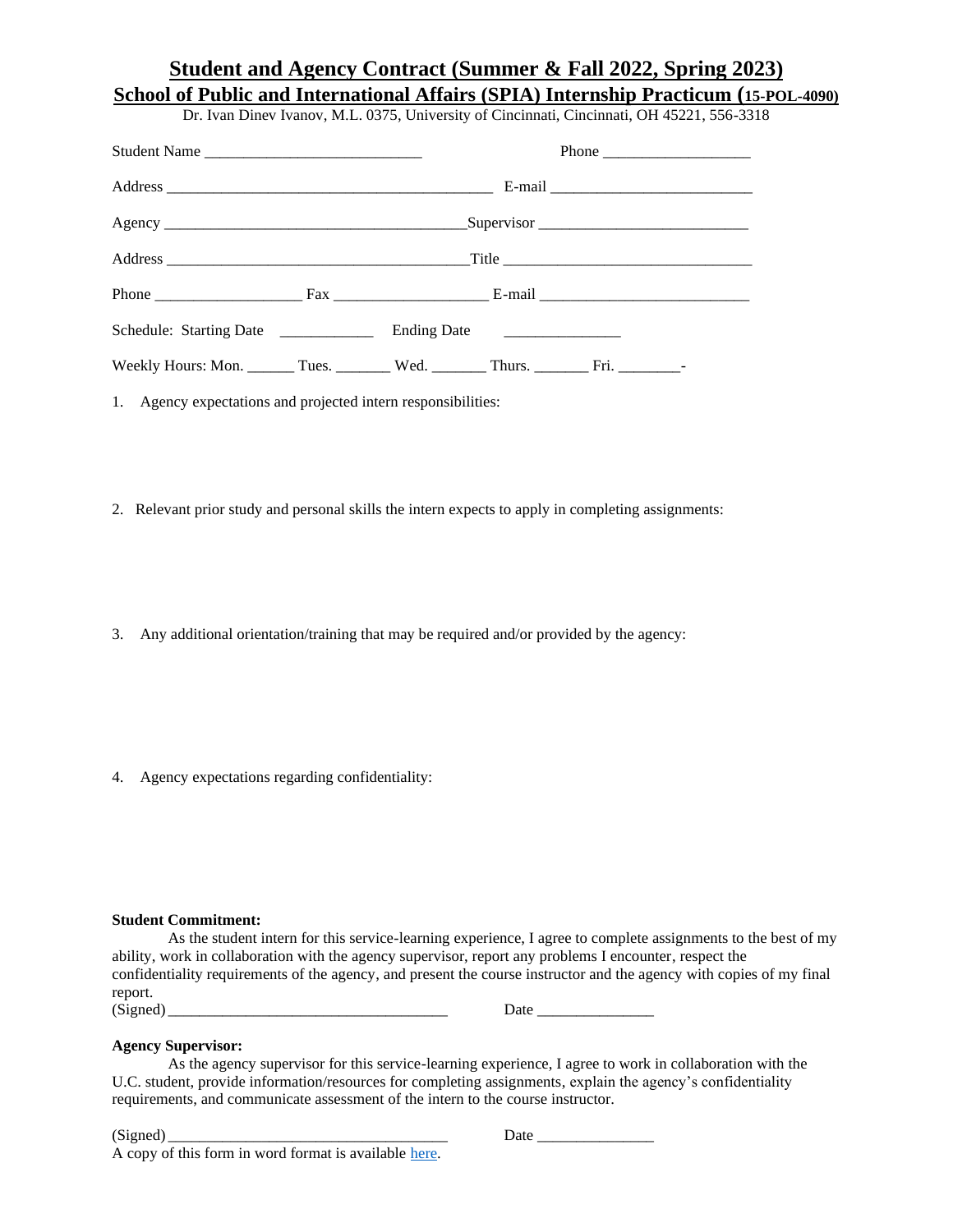# **TIME SHEET FOR SPIA INTERNS (15-POL-4090)**

|                                                                                                                                                                                                                                                                                                                                                                                                                                    |                                                                                                                                                                                                                                      | Phone _____________   |                                                |
|------------------------------------------------------------------------------------------------------------------------------------------------------------------------------------------------------------------------------------------------------------------------------------------------------------------------------------------------------------------------------------------------------------------------------------|--------------------------------------------------------------------------------------------------------------------------------------------------------------------------------------------------------------------------------------|-----------------------|------------------------------------------------|
| Agency ___________________________Supervisor ___________________Ph __________                                                                                                                                                                                                                                                                                                                                                      |                                                                                                                                                                                                                                      |                       |                                                |
| (1) Week of ___________                                                                                                                                                                                                                                                                                                                                                                                                            |                                                                                                                                                                                                                                      |                       | Week 1 Total Hours _______ Approved________    |
| Mon. $\frac{1}{2}$                                                                                                                                                                                                                                                                                                                                                                                                                 | Tues. $\frac{1}{2}$ Tues.                                                                                                                                                                                                            | Wed. ____________     |                                                |
| Thurs. $\frac{1}{2}$                                                                                                                                                                                                                                                                                                                                                                                                               | Fig. 11.21                                                                                                                                                                                                                           | Sat. _____________    |                                                |
| $(2)$ Week of $\_\_\_\_\_\_\_\_\_\_\_\_\_$                                                                                                                                                                                                                                                                                                                                                                                         |                                                                                                                                                                                                                                      |                       | Week 2 Total Hours ________ Approved________   |
| Mon. $\qquad \qquad$                                                                                                                                                                                                                                                                                                                                                                                                               | Tues. $\frac{1}{2}$ Tues.                                                                                                                                                                                                            | Wed. _____________    |                                                |
| Thurs. $\frac{1}{\sqrt{1-\frac{1}{2}}\cdot\sqrt{1-\frac{1}{2}}\cdot\sqrt{1-\frac{1}{2}}\cdot\sqrt{1-\frac{1}{2}}\cdot\sqrt{1-\frac{1}{2}}\cdot\sqrt{1-\frac{1}{2}}\cdot\sqrt{1-\frac{1}{2}}\cdot\sqrt{1-\frac{1}{2}}\cdot\sqrt{1-\frac{1}{2}}\cdot\sqrt{1-\frac{1}{2}}\cdot\sqrt{1-\frac{1}{2}}\cdot\sqrt{1-\frac{1}{2}}\cdot\sqrt{1-\frac{1}{2}}\cdot\sqrt{1-\frac{1}{2}}\cdot\sqrt{1-\frac{1}{2}}\cdot\sqrt{1-\frac{1}{2}}\cdot$ | Fri. ___________________                                                                                                                                                                                                             | Sat. ____________     |                                                |
| $(3)$ Week of $\_\_\_\_\_\_\_\_\_\_\_\_$                                                                                                                                                                                                                                                                                                                                                                                           |                                                                                                                                                                                                                                      |                       | Week 3 Total Hours ________ Approved________   |
| Mon. $\frac{1}{2}$                                                                                                                                                                                                                                                                                                                                                                                                                 | Tues. ________________                                                                                                                                                                                                               | Wed. $\_\_$           |                                                |
| Thurs. $\frac{1}{2}$ Thurs.                                                                                                                                                                                                                                                                                                                                                                                                        | <b>Fri.</b> Prints and the second second second second second second second second second second second second second                                                                                                                | Sat.                  |                                                |
| (4) Week of _____________                                                                                                                                                                                                                                                                                                                                                                                                          |                                                                                                                                                                                                                                      |                       | Week 4 Total Hours _________ Approved_________ |
|                                                                                                                                                                                                                                                                                                                                                                                                                                    | Tues. $\frac{1}{\sqrt{1-\frac{1}{2}}\cdot\frac{1}{2}}$                                                                                                                                                                               | Wed. $\frac{1}{2}$    |                                                |
| Thurs. $\frac{1}{2}$                                                                                                                                                                                                                                                                                                                                                                                                               | Fri. A contract the contract of the contract of the contract of the contract of the contract of the contract of the contract of the contract of the contract of the contract of the contract of the contract of the contract o       | Sat. _______________  |                                                |
| (5) Week of ___________                                                                                                                                                                                                                                                                                                                                                                                                            |                                                                                                                                                                                                                                      |                       | Week 5 Total Hours _________ Approved_________ |
|                                                                                                                                                                                                                                                                                                                                                                                                                                    | Tues. _________________                                                                                                                                                                                                              | Wed. $\_\_$           |                                                |
| Thurs. $\frac{1}{\sqrt{1-\frac{1}{2}}\cdot\frac{1}{2}}$                                                                                                                                                                                                                                                                                                                                                                            |                                                                                                                                                                                                                                      | Sat. ______________   |                                                |
| (6) Week of ____________                                                                                                                                                                                                                                                                                                                                                                                                           |                                                                                                                                                                                                                                      |                       | Week 6 Total Hours ________ Approved________   |
| Mon. $\frac{1}{\sqrt{1-\frac{1}{2}}\cdot\frac{1}{2}}$                                                                                                                                                                                                                                                                                                                                                                              | Tues. _________________                                                                                                                                                                                                              | Wed. ____________     |                                                |
| Thurs. $\frac{1}{2}$                                                                                                                                                                                                                                                                                                                                                                                                               | Fri. <u>Alexander State Communication</u>                                                                                                                                                                                            | Sat. ___________      |                                                |
| (7) Week of ____________                                                                                                                                                                                                                                                                                                                                                                                                           |                                                                                                                                                                                                                                      |                       | Week 7 Total Hours _______ Approved_______     |
| Mon.                                                                                                                                                                                                                                                                                                                                                                                                                               | Tues. _______________                                                                                                                                                                                                                | Wed. ____________     |                                                |
| Thurs. $\frac{1}{2}$                                                                                                                                                                                                                                                                                                                                                                                                               | Fri. ______________________                                                                                                                                                                                                          | Sat.                  |                                                |
| (8) Week of _____________                                                                                                                                                                                                                                                                                                                                                                                                          |                                                                                                                                                                                                                                      |                       | Week 8 Total Hours ________ Approved_________  |
| Mon. $\frac{1}{2}$                                                                                                                                                                                                                                                                                                                                                                                                                 | Tues. __________________                                                                                                                                                                                                             | Wed. _____________    |                                                |
| Thurs. $\frac{1}{2}$ Thurs.                                                                                                                                                                                                                                                                                                                                                                                                        |                                                                                                                                                                                                                                      | Sat. ______________   |                                                |
| (9) Week of ______________                                                                                                                                                                                                                                                                                                                                                                                                         |                                                                                                                                                                                                                                      |                       | Week 9 Total Hours_______ Approved________     |
| Mon.                                                                                                                                                                                                                                                                                                                                                                                                                               | Tues._________________                                                                                                                                                                                                               | Wed.______________    |                                                |
| Thurs. $\sqrt{a}$                                                                                                                                                                                                                                                                                                                                                                                                                  | Fri. _______________________                                                                                                                                                                                                         | Sat. _______________  |                                                |
| (10) Week of _____________                                                                                                                                                                                                                                                                                                                                                                                                         |                                                                                                                                                                                                                                      |                       | Week 10 Total Hours_______ Approved_________   |
| Mon. And the control of the control of the control of the control of the control of the control of the control of the control of the control of the control of the control of the control of the control of the control of the                                                                                                                                                                                                     | Tues. <b>The contract of the contract of the contract of the contract of the contract of the contract of the contract of the contract of the contract of the contract of the contract of the contract of the contract of the con</b> | Wed._______________   |                                                |
| Thurs. $\frac{1}{1}$                                                                                                                                                                                                                                                                                                                                                                                                               | Fri.                                                                                                                                                                                                                                 | Sat._________________ |                                                |

A copy of this form in a word document format is available [here.](https://homepages.uc.edu/~ivanovid/pdfs/internship.docx)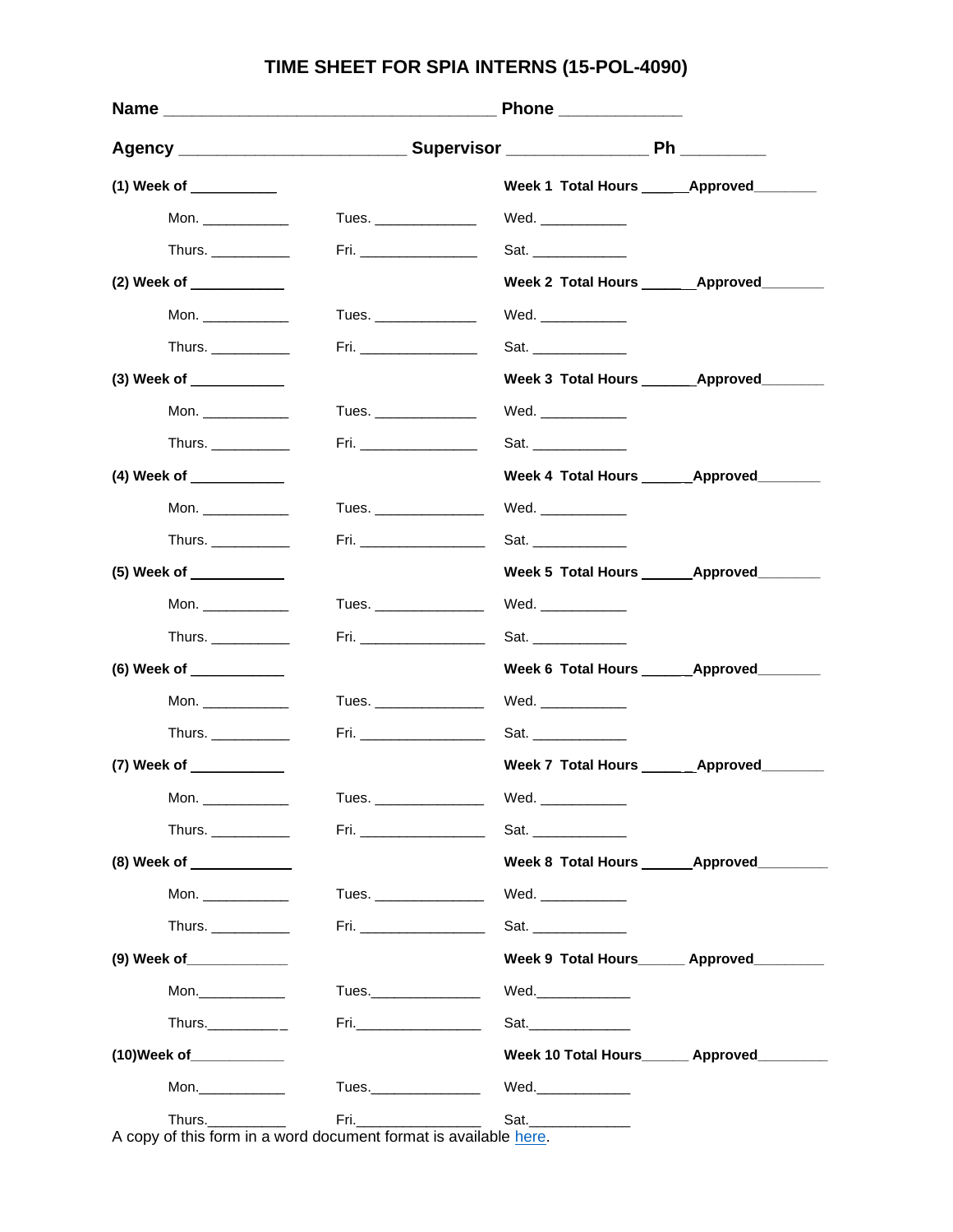## **ISSUES TO BE CONSIDERED IN INTERNSHIP JOURNALS AND REPORTS**

The successful internship provides experiential learning about government, politics, and public policy. Therefore, in addition to meeting the supervisor's expectations about your work, the student should approach the internship as a field research project using participant observation. To assist you in this process, select scholarly publications (e.g. articles, books or other texts) relevant to the nature of the agency and the work you will be doing for it.

#### **Journals:**

The expectation is to produce a journal entry for every 10-15 hours on the job or a total of 10-15 journal entries each consisting of approximately 250-300 words (or 1 page double-spaced text). A minimally acceptable intern's journal simply describes the daily routine. A quality journal provides substantive analysis of the organization and its personnel.

Prepare a list of questions to be answered or a hypothesis to be tested and determine how to proceed. Clearly identify the questions that you intend to explore before the start of each journal period. Here are some sample questions to get you started. These may or may not apply to your particular agency. Come up with questions to explore that work for your situation.

1. What is the agency's public function--policy or law making, enforcement, representation, advocacy, education?

- 2. Does political party affiliation or ideology affect staff appointments?
- 3. What are the political values reflected by the agency staff, if any?
- 4. What is the nature of agency relations with its clientele?

5. What is the agency's degree of independence and autonomy? Who is in control? To whom is the agency accountable and how is it held accountable?

6. Are there any public relations activities or press relations? If so, how are they handled and are they effective?

7. How would you evaluate staff morale, and cohesiveness? Is there a communitarian ethic or individualist approach?

8. Are there any gender and/or race issues evidenced in the operation of the agency?

9. Does agency management illustrate shared decision-making, the iron law of oligarchy or a strong leadership model?

## **Final Reflection Essay (approximately 2,500 words):**

In preparing for your final reflection essay due at the end of the semester, think about the big picture of the work of your agency and how it operates and whether or not observations and findings in the literature apply in the real world that you experienced. For example:

1. Have political scientists accurately explained how a U.S. Senator responds to constituent concerns or how a candidate for local office runs an election campaign?

2. Based on your intern observations, does political science literature on and interest groups and political activism correctly explains various issues related with poverty law, criminal procedures, or prison conditions?

3. Do non-profits interact with public officials and the public in ways that have a meaningful effect on public policy?

A Word format copy of the required forms is available [here.](https://homepages.uc.edu/~ivanovid/pdfs/internship.docx)